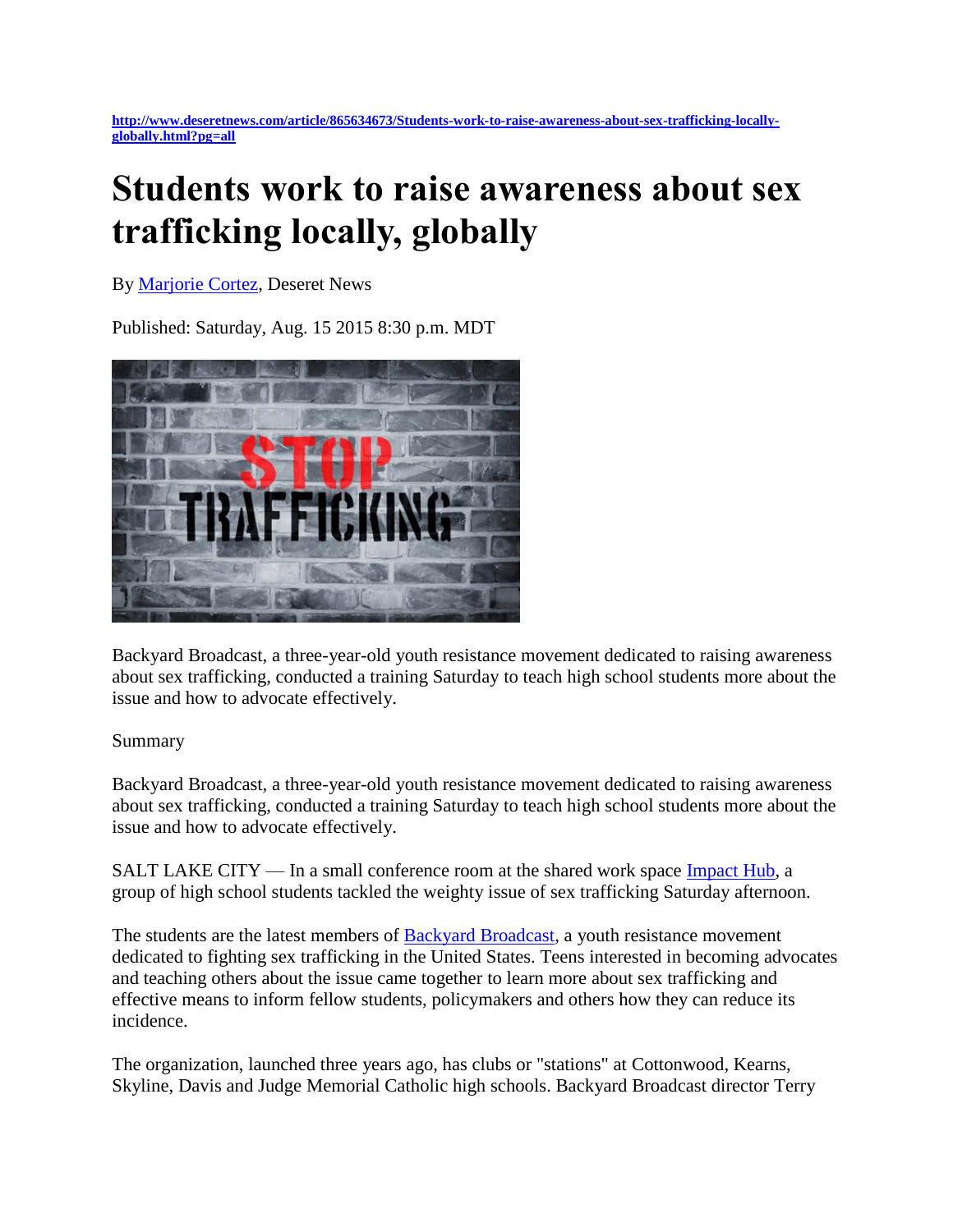Palmer said the organization plans to reach out to other Wasatch Front schools this fall to further the reach of the organization.

As Backyard Broadcast student leaders have graduated, some have launched "stations" at the colleges they now attend, including Madi Palmer, founder and station chief of Cottonwood High School's chapter. She now attends Cal State Monterey Bay.

Sarah Weyrich, entering her senior year at Judge Memorial, said she got involved because she wants others to be aware of youths who are at risk of being trafficked.

This summer, Weyrich traveled to Guatemala to do service work. Prior to her trip, she became intensely aware of the issue.

"I had done some research about the airport I was flying into. What I found was that sex trafficking is really big at the airport there. I was traveling alone and they love to pick up young girls for sex trafficking. So I wanted to be more aware how to avoid that," she said.

But Weyrich said she has also learned that people fall prey to sex traffickers in Utah. Last week, a federal grand jury in Utah indicted eight people for alleged sex trafficking of children.

"If you had asked me a month ago I would have had no idea that all this was happening in my hometown and something like that could have happened to me if I'd gone on the wrong side of the path," said Weyrich.

According to Backyard Broadcast's website, youths who are vulnerable to sex trafficking are generally young teens, youths who have experienced abuse, have unstable home lives and older boyfriends.

The average age a child is forced to have sex for money is 13 years old, according to the organization's website.

"According to the National Center for Missing and Exploited Children, at least 100,000 American children are being trafficked every year," the website states.

During Saturday's training session, students were taught how to lobby state lawmakers and other policymakers and tips for interviews with the news media and presentations to the community and fellow students.

The youths also learned about who is at risk of human trafficking and how to help them.

Some Backyard Broadcast leaders have worked through the summer to raise awareness and prepare for activities during the upcoming school year.

"This was just a brush up, a mini-training. We'll do a bigger training in October. But we wanted to remind them of what we're supposed to be doing, do some planning for some events, get